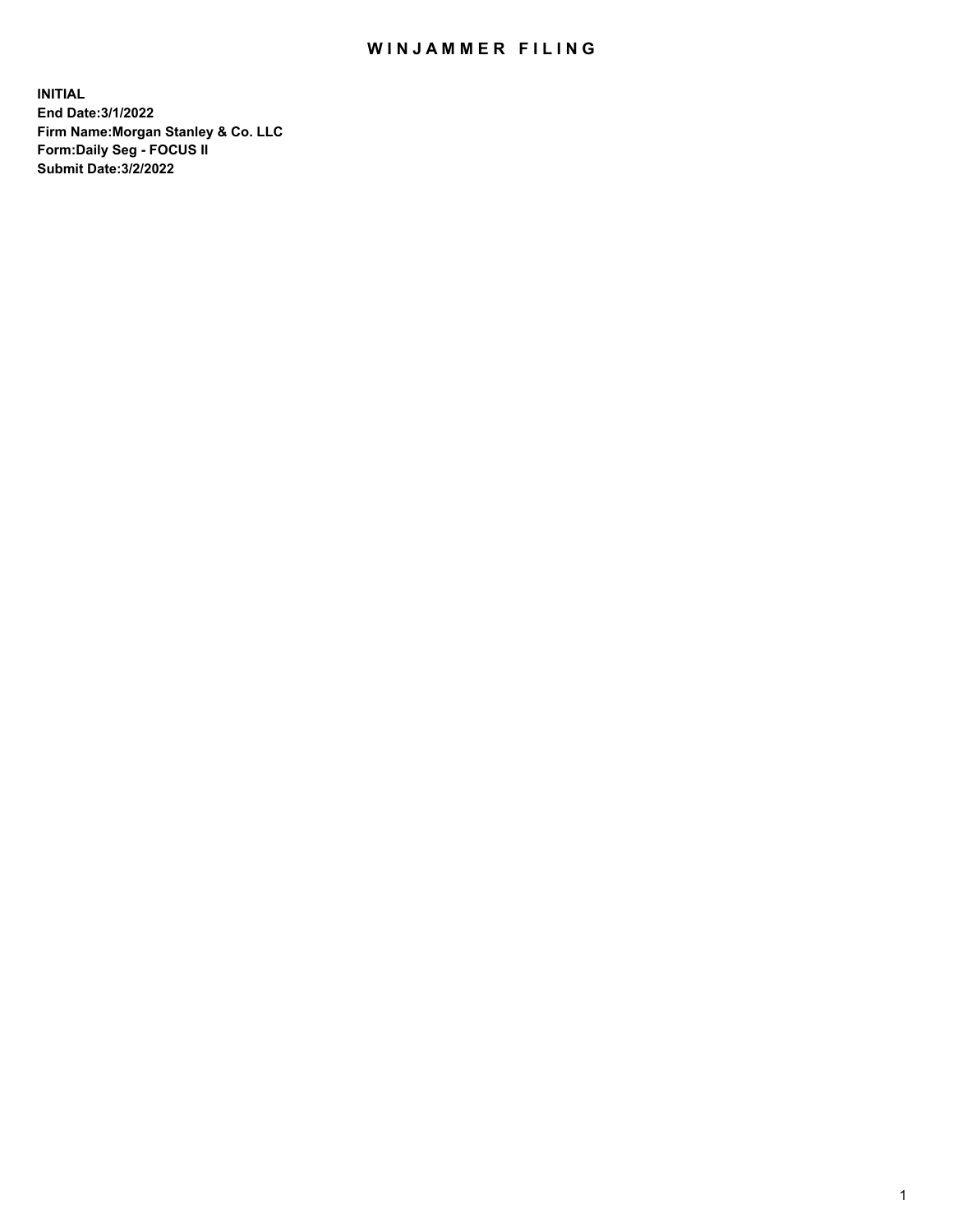**INITIAL End Date:3/1/2022 Firm Name:Morgan Stanley & Co. LLC Form:Daily Seg - FOCUS II Submit Date:3/2/2022 Daily Segregation - Cover Page**

| Name of Company                                                                                                                                                                                                                                                                                                               | Morgan Stanley & Co. LLC                                                     |
|-------------------------------------------------------------------------------------------------------------------------------------------------------------------------------------------------------------------------------------------------------------------------------------------------------------------------------|------------------------------------------------------------------------------|
| <b>Contact Name</b>                                                                                                                                                                                                                                                                                                           | <b>Ikram Shah</b>                                                            |
| <b>Contact Phone Number</b>                                                                                                                                                                                                                                                                                                   | 212-276-0963                                                                 |
| <b>Contact Email Address</b>                                                                                                                                                                                                                                                                                                  | Ikram.shah@morganstanley.com                                                 |
| FCM's Customer Segregated Funds Residual Interest Target (choose one):<br>a. Minimum dollar amount: ; or<br>b. Minimum percentage of customer segregated funds required:% ; or<br>c. Dollar amount range between: and; or<br>d. Percentage range of customer segregated funds required between: % and %.                      | 235,000,000<br><u>0</u><br><u>00</u><br>0 Q                                  |
| FCM's Customer Secured Amount Funds Residual Interest Target (choose one):<br>a. Minimum dollar amount: ; or<br>b. Minimum percentage of customer secured funds required:%; or<br>c. Dollar amount range between: and; or<br>d. Percentage range of customer secured funds required between:% and%.                           | 140,000,000<br><u>0</u><br>$\underline{0}$ $\underline{0}$<br>0 <sup>0</sup> |
| FCM's Cleared Swaps Customer Collateral Residual Interest Target (choose one):<br>a. Minimum dollar amount: ; or<br>b. Minimum percentage of cleared swaps customer collateral required:%; or<br>c. Dollar amount range between: and; or<br>d. Percentage range of cleared swaps customer collateral required between:% and%. | 92,000,000<br><u>0</u><br><u>00</u><br>00                                    |

Attach supporting documents CH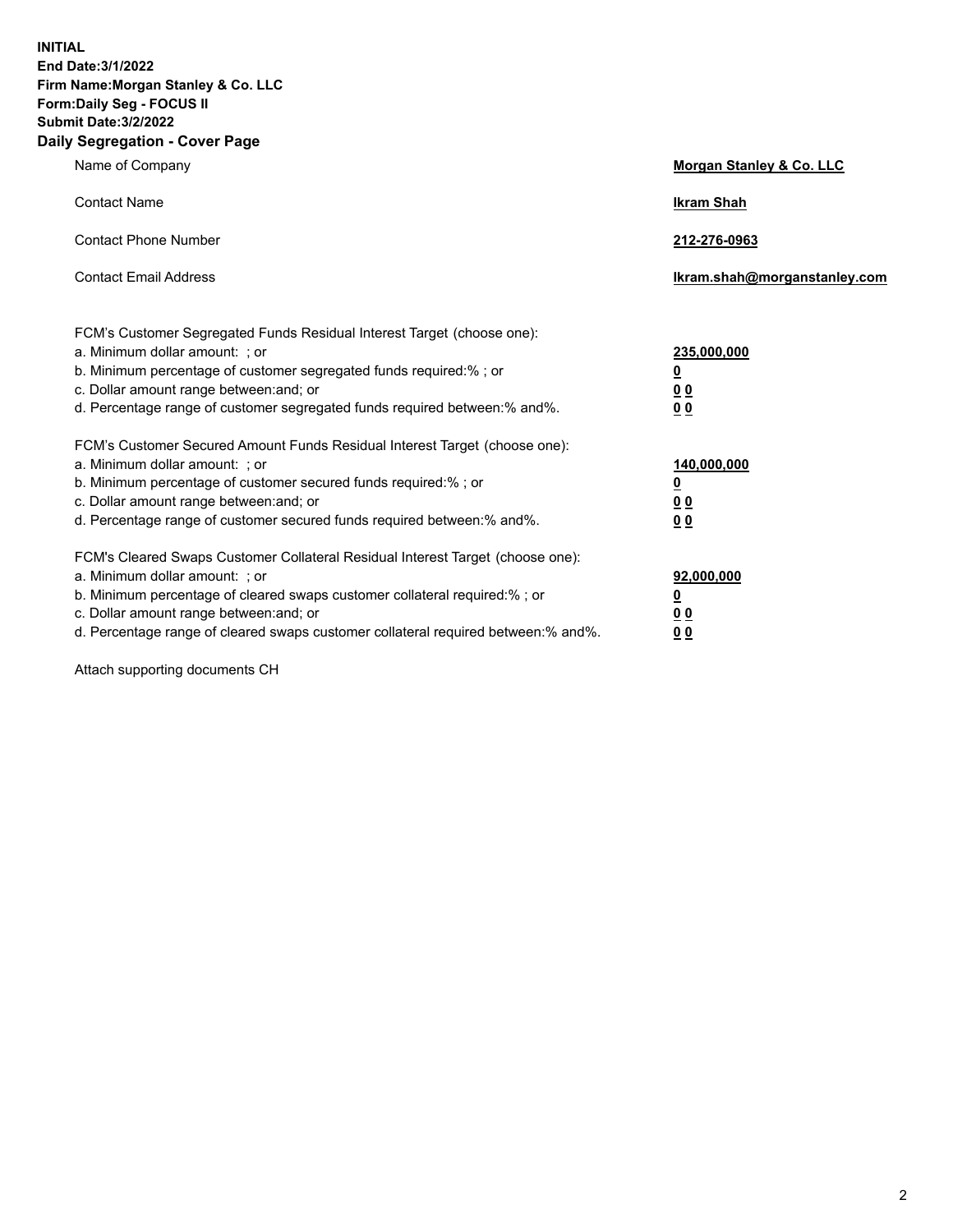## **INITIAL End Date:3/1/2022 Firm Name:Morgan Stanley & Co. LLC Form:Daily Seg - FOCUS II Submit Date:3/2/2022 Daily Segregation - Secured Amounts** Foreign Futures and Foreign Options Secured Amounts Amount required to be set aside pursuant to law, rule or regulation of a foreign government or a rule of a self-regulatory organization authorized thereunder 1. Net ledger balance - Foreign Futures and Foreign Option Trading - All Customers A. Cash **5,620,768,656** [7315] B. Securities (at market) **2,126,921,020** [7317] 2. Net unrealized profit (loss) in open futures contracts traded on a foreign board of trade **659,874,372** [7325] 3. Exchange traded options a. Market value of open option contracts purchased on a foreign board of trade **71,006,467** [7335] b. Market value of open contracts granted (sold) on a foreign board of trade **-48,269,078** [7337] 4. Net equity (deficit) (add lines 1. 2. and 3.) **8,430,301,437** [7345] 5. Account liquidating to a deficit and account with a debit balances - gross amount **303,948,068** [7351] Less: amount offset by customer owned securities **-246,543,833** [7352] **57,404,235** 6. Amount required to be set aside as the secured amount - Net Liquidating Equity Method (add lines 4 and 5) 7. Greater of amount required to be set aside pursuant to foreign jurisdiction (above) or line 6. FUNDS DEPOSITED IN SEPARATE REGULATION 30.7 ACCOUNTS 1. Cash in banks A. Banks located in the United States **468,173,689** [7500] B. Other banks qualified under Regulation 30.7 **549,000,614** [7520] **1,017,174,303** 2. Securities A. In safekeeping with banks located in the United States **855,817,679** [7540] B. In safekeeping with other banks qualified under Regulation 30.7 **103,819,497** [7560] **959,637,176** 3. Equities with registered futures commission merchants A. Cash **9,790,140** [7580] B. Securities **0** [7590] C. Unrealized gain (loss) on open futures contracts **8,416,445** [7600] D. Value of long option contracts **0** [7610] E. Value of short option contracts **0** [7615] **18,206,585** [7620] 4. Amounts held by clearing organizations of foreign boards of trade A. Cash **0** [7640] B. Securities **0** [7650] C. Amount due to (from) clearing organization - daily variation **0** [7660] D. Value of long option contracts **0** [7670] E. Value of short option contracts **0** [7675] **0** [7680] 5. Amounts held by members of foreign boards of trade A. Cash **4,925,348,884** [7700] B. Securities **1,167,283,844** [7710] C. Unrealized gain (loss) on open futures contracts **651,457,927** [7720] D. Value of long option contracts **71,006,467** [7730] E. Value of short option contracts **-48,269,078** [7735] **6,766,828,044**

- 6. Amounts with other depositories designated by a foreign board of trade **0** [7760]
- 7. Segregated funds on hand **0** [7765]
- 8. Total funds in separate section 30.7 accounts **8,761,846,108** [7770]
- 9. Excess (deficiency) Set Aside for Secured Amount (subtract line 7 Secured Statement Page 1 from Line 8)
- 10. Management Target Amount for Excess funds in separate section 30.7 accounts **140,000,000** [7780]
- 11. Excess (deficiency) funds in separate 30.7 accounts over (under) Management Target **134,140,436** [7785]

**0** [7305]

[7354] **8,487,705,672** [7355]

**8,487,705,672** [7360]

[7530]

[7570]

[7740] **274,140,436** [7380]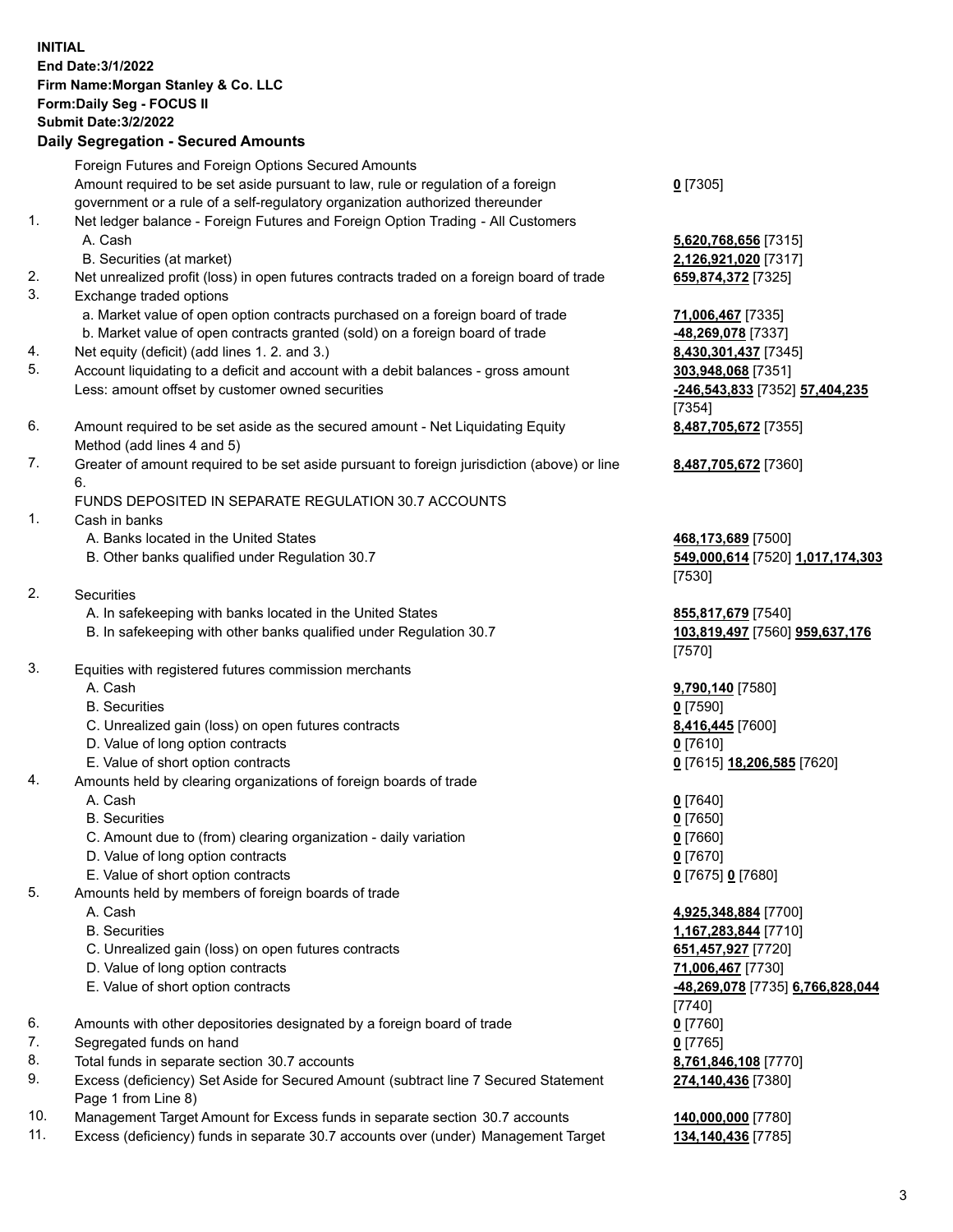**INITIAL End Date:3/1/2022 Firm Name:Morgan Stanley & Co. LLC Form:Daily Seg - FOCUS II Submit Date:3/2/2022 Daily Segregation - Segregation Statement** SEGREGATION REQUIREMENTS(Section 4d(2) of the CEAct) 1. Net ledger balance A. Cash **17,667,190,287** [7010] B. Securities (at market) **7,504,748,355** [7020] 2. Net unrealized profit (loss) in open futures contracts traded on a contract market **759,343,451** [7030] 3. Exchange traded options A. Add market value of open option contracts purchased on a contract market **1,567,035,864** [7032] B. Deduct market value of open option contracts granted (sold) on a contract market **-1,014,130,529** [7033] 4. Net equity (deficit) (add lines 1, 2 and 3) **26,484,187,428** [7040] 5. Accounts liquidating to a deficit and accounts with debit balances - gross amount **675,973,151** [7045] Less: amount offset by customer securities **-655,351,933** [7047] **20,621,218** [7050] 6. Amount required to be segregated (add lines 4 and 5) **26,504,808,646** [7060] FUNDS IN SEGREGATED ACCOUNTS 7. Deposited in segregated funds bank accounts A. Cash **4,017,671,125** [7070] B. Securities representing investments of customers' funds (at market) **0** [7080] C. Securities held for particular customers or option customers in lieu of cash (at market) **1,377,496,495** [7090] 8. Margins on deposit with derivatives clearing organizations of contract markets A. Cash **14,856,093,231** [7100] B. Securities representing investments of customers' funds (at market) **0** [7110] C. Securities held for particular customers or option customers in lieu of cash (at market) **5,964,972,699** [7120] 9. Net settlement from (to) derivatives clearing organizations of contract markets **-71,584,298** [7130] 10. Exchange traded options A. Value of open long option contracts **1,567,035,864** [7132] B. Value of open short option contracts **-1,014,130,529** [7133] 11. Net equities with other FCMs A. Net liquidating equity **33,657,460** [7140] B. Securities representing investments of customers' funds (at market) **0** [7160] C. Securities held for particular customers or option customers in lieu of cash (at market) **0** [7170] 12. Segregated funds on hand **162,279,161** [7150] 13. Total amount in segregation (add lines 7 through 12) **26,893,491,208** [7180] 14. Excess (deficiency) funds in segregation (subtract line 6 from line 13) **388,682,562** [7190] 15. Management Target Amount for Excess funds in segregation **235,000,000** [7194]

16. Excess (deficiency) funds in segregation over (under) Management Target Amount Excess

**153,682,562** [7198]